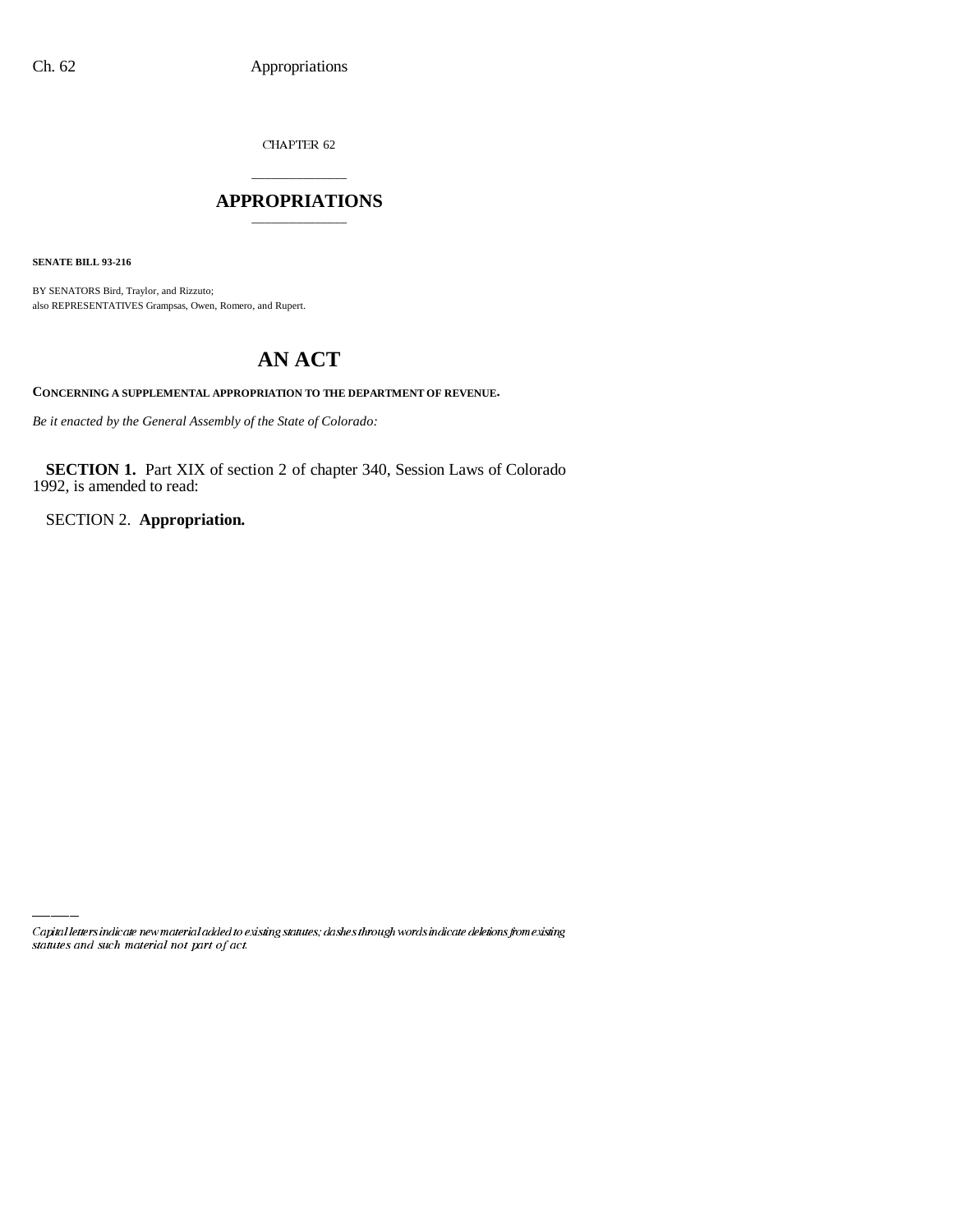|                   |              |               | <b>APPROPRIATION FROM</b> |               |  |
|-------------------|--------------|---------------|---------------------------|---------------|--|
| <b>ITEM &amp;</b> |              | <b>GENERA</b> | CASH                      | <b>FEDERA</b> |  |
|                   | SUBTOT TOTAL | L FUND        | <b>FUNDS</b>              | L FUNDS       |  |
| AL.               |              |               |                           |               |  |
|                   | S            |               |                           |               |  |

#### **PART XIX DEPARTMENT OF REVENUE**

#### **(1) OFFICE OF EXECUTIVE DIRECTOR** <sup>92</sup>

| Personal Services and         |                       |                      |                        |
|-------------------------------|-----------------------|----------------------|------------------------|
| <b>Operating Expenses</b>     | 4,558,396             |                      |                        |
|                               | 4,557,741             |                      |                        |
|                               | (88.9)                |                      |                        |
|                               | FTE)                  |                      |                        |
| <b>Travel Expenses</b>        | 29.984                |                      |                        |
| <b>Employment Security</b>    |                       |                      |                        |
| Payments <sup>1</sup>         | 20,693                |                      |                        |
| Group Health and Life         | 1,909,287             |                      |                        |
|                               | 1,922,333             |                      |                        |
| Short-term Disability         | 91,159                |                      |                        |
|                               | 91.744                |                      |                        |
| Salary Survey and Shift       |                       |                      |                        |
| Differential                  | <del>1,097,100</del>  |                      |                        |
|                               | 947,100               |                      |                        |
| Workers' Compensation         | <del>363,455</del>    |                      |                        |
|                               | 560,445               |                      |                        |
| <b>Legal Services</b>         | 313.452               |                      |                        |
|                               | 366,252               |                      |                        |
| Payment to Risk Management    |                       |                      |                        |
| and Property Funds            | 72,204                |                      |                        |
|                               | 102,573               |                      |                        |
| <b>Vehicle Lease Payments</b> | 318,465               |                      |                        |
|                               | 337,981               |                      |                        |
| <b>ADP Capital Outlay</b>     | 732,020               |                      |                        |
|                               | 721,360               |                      |                        |
| <b>Leased Space</b>           | 849,292               |                      |                        |
|                               | 874.784               |                      |                        |
| Capitol Complex Leased        |                       |                      |                        |
| Space                         | 599,865               |                      |                        |
| <b>Grand Junction Office</b>  |                       |                      |                        |
| <b>Building Leased Space</b>  | 30,322                |                      |                        |
| <b>Utilities</b>              | 247.919               |                      |                        |
|                               | 249.645               |                      |                        |
|                               | <del>11,233,613</del> | <del>2,552,995</del> | 8,680,618 <sup>a</sup> |
|                               | 11.412.822            | 2.602.835            | 8,809,987 <sup>a</sup> |

<sup>a</sup> Of this amount, \$5,859,897 \$5,811,683 shall be from the Highway Users Tax Fund of which \$1,152,720 shall be for indirect cost recoveries, \$12,963 shall be from the Tourism Promotion Fund, \$281,387 shall be from the Drivers License Revocation Account, \$20,148 shall be from the Trade Name Registration Fund, \$2,188(T) shall be from the Debt Collection Fund, \$126,968(T) shall be from the State Lottery Fund for indirect cost recoveries, \$119,666 shall be from the AIR Account of which \$108,466(T) shall be for indirect cost

recoveries, \$89,650 shall be from the Auto Dealers License Fund of which \$88,877(T) shall be for indirect cost recoveries, \$976,520 shall be from the Distributive Data Processing Account of which \$244,500(T) shall be for indirect cost recoveries, \$507 shall be from the Aviation Fund, \$48,047 shall be from the Liquor Enforcement Cash Fund of which \$39,903(T) shall be for indirect cost recoveries, \$126,398 \$208,506 shall be from the Limited Gaming Fund, and \$1,016,279 \$1,111,754 shall be from various sources of cash funds.

## **(2) INFORMATION AND SUPPORT SERVICES DIVISION** 2, <sup>92</sup>

| Program Costs | 14,690,85 | 10.001.021<br>10,901,921 | 2700011a<br>7,700,751 |
|---------------|-----------|--------------------------|-----------------------|
|               |           |                          |                       |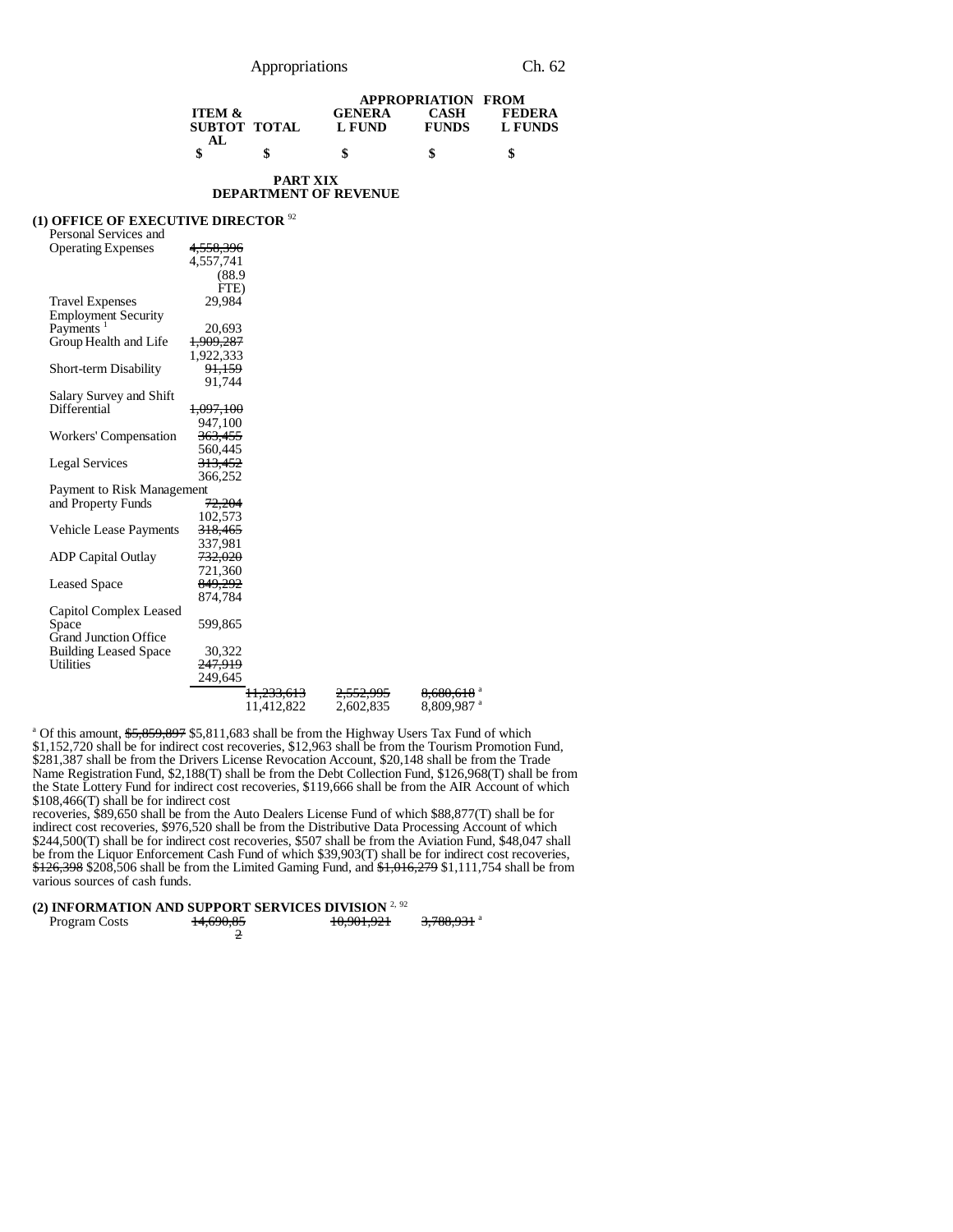|                        | <b>ITEM &amp;</b><br>AL | SUBTOT TOTAL | <b>GENERA</b><br><b>L FUND</b> |                        | <b>APPROPRIATION FROM</b><br><b>FEDERA</b><br><b>L FUNDS</b> |
|------------------------|-------------------------|--------------|--------------------------------|------------------------|--------------------------------------------------------------|
|                        | \$                      | \$           | \$                             | \$                     | \$                                                           |
|                        | 14,694,28               |              | 10,876,963                     | 3,817,324 <sup>a</sup> |                                                              |
|                        | (232.7<br>FTE)          |              |                                |                        |                                                              |
| <b>Travel Expenses</b> | 46,465                  | 14,737,317   | 38,735                         | $7,730$ <sup>a</sup>   |                                                              |
|                        |                         | 14,740,752   |                                |                        |                                                              |

<sup>a</sup> Of these amounts, \$3,264,963 \$3,263,951 shall be from the Highway Users Tax Fund, \$82,569 shall be from the Tourism Promotion Fund, \$160,764 shall be from the Trade Name Registration Fund,  $\frac{$17,826}{$1,911}$  shall be from fees collected pursuant to Section 42-2-116(3)(c), C.R.S.,  $\frac{$37,500}{40,911}$ \$15,915 shall be from the Drivers License Revocation Account, \$1,478(T) shall be from the Debt Collection Fund, \$27,408 shall be from the AIR Account, \$48,811 shall be from the Auto Dealers License Fund, \$151,499 shall be from the Distributive Data Processing Account, and \$3,843 shall be from the Aviation Fund, \$29,405 SHALL BE FROM THE LIMITED GAMING FUND, AND \$37,500 SHALL BE FROM FEES COLLECTED PURSUANT TO 42-1-215(2), C.R.S.

| (3) MOTOR VEHICLE DIVISION $92$ |                        |         |                           |
|---------------------------------|------------------------|---------|---------------------------|
| <b>Program Costs</b>            | <del>12,450,33</del>   | 427,241 | 12,023,096 <sup>a</sup>   |
|                                 | 12,509,30              |         | $12,082,061$ <sup>a</sup> |
|                                 |                        |         |                           |
|                                 | (418.7)<br>FTE)        |         |                           |
| <b>Travel Expenses</b>          | 76,286                 | 538     | 75.748 <sup>a</sup>       |
|                                 | 125652<br>12, JZU, 023 |         |                           |
|                                 | 12,585,588             |         |                           |

<sup>a</sup> Of these amounts, \$11,075,353 \$11,134,318 shall be from the Highway Users Tax Fund, \$263,504 shall be from the Drivers License Revocation Account, \$199,593 shall be from fees collected pursuant to Section 42-2-116(3)(c), C.R.S., \$288,039 shall be from the Distributive Data Processing Account, \$68,656 shall be from the Auto Dealers License Fund, \$46,844 shall be from the AIR Account, and \$156,855 shall be from fees, taxes and all other sources of revenue collected by the Department of State.

#### **(4) PORTS OF ENTRY DIVISION** <sup>92</sup>

| Program Costs            | 4,875,697 |               |
|--------------------------|-----------|---------------|
|                          | (132.3)   |               |
|                          | FTE)      |               |
| <b>Travel Expenses</b>   | 60,532    |               |
| Controlled Maintenance - |           |               |
| Fixed and Mobile Ports   | 32,000    |               |
|                          | 4.968.229 | 4.968.229 $a$ |
|                          |           |               |

<sup>a</sup> Of this amount, \$4,917,500 shall be from the Highway Users Tax Fund, and \$50,729(T) shall be from indirect cost recoveries. THIS AMOUNT SHALL BE FROM THE HIGHWAY USERS TAX FUND.

#### **(5) SPECIAL PURPOSE** <sup>92</sup>

| (A) Vehicle Emissions  |           |                          |
|------------------------|-----------|--------------------------|
| Program Costs          | 1.258.197 |                          |
|                        | (24.4)    |                          |
|                        | FTE)      |                          |
| <b>Travel Expenses</b> | 4.232     |                          |
|                        | 1,262,429 | $1.262.429$ <sup>a</sup> |

a This amount shall be from the AIR Account.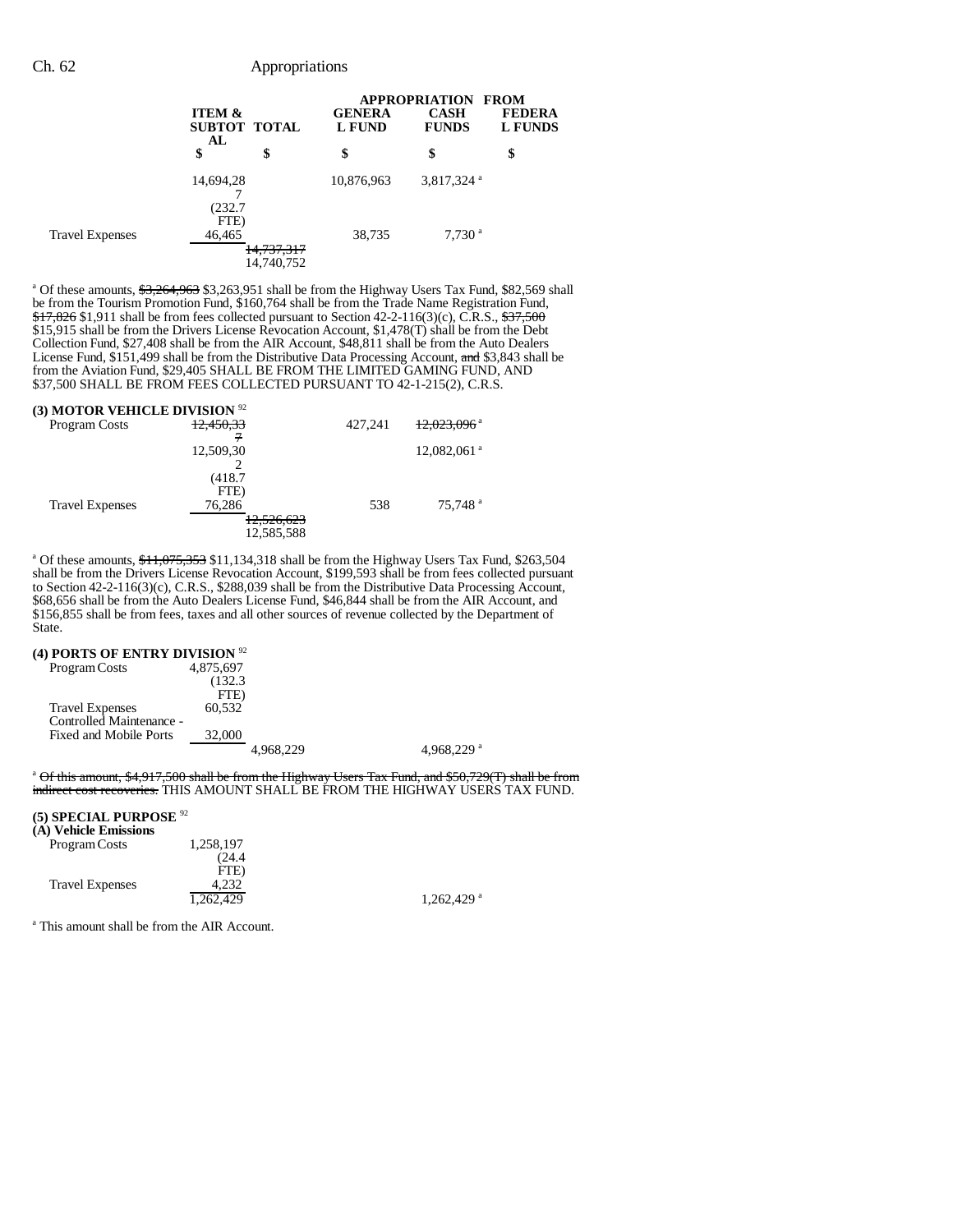Appropriations Ch. 62

|                                                                                                                                                                                                                                                                                | <b>ITEM &amp;</b><br><b>SUBTOT TOTAL</b><br>AL | <b>GENERA</b><br><b>L FUND</b> | <b>APPROPRIATION FROM</b><br><b>CASH</b><br><b>FUNDS</b> | <b>FEDERA</b><br><b>L FUNDS</b> |
|--------------------------------------------------------------------------------------------------------------------------------------------------------------------------------------------------------------------------------------------------------------------------------|------------------------------------------------|--------------------------------|----------------------------------------------------------|---------------------------------|
|                                                                                                                                                                                                                                                                                | \$                                             | \$<br>\$                       | \$                                                       | \$                              |
| (B) Motor Vehicle Dealer Licensing Board<br>Program Costs                                                                                                                                                                                                                      | 1,148,088<br>(24.8)                            |                                |                                                          |                                 |
| <b>Travel Expenses</b>                                                                                                                                                                                                                                                         | FTE)<br>10.794<br>1,158,882                    |                                | 1,158,882 <sup>a</sup>                                   |                                 |
| <sup>a</sup> This amount shall be from the Auto Dealers License Fund.                                                                                                                                                                                                          |                                                |                                |                                                          |                                 |
| (C) Traffic Safety Program 100,000                                                                                                                                                                                                                                             |                                                |                                | $100,000$ $(T)^a$                                        |                                 |
| <sup>a</sup> This amount shall be from the Office of Transportation Safety.                                                                                                                                                                                                    |                                                |                                |                                                          |                                 |
| (D) Data Processing Services<br>Distributive Data                                                                                                                                                                                                                              |                                                |                                |                                                          |                                 |
| Processing                                                                                                                                                                                                                                                                     | 3,157,915<br>3,178,575<br>(25.0)<br>FTE)       |                                |                                                          |                                 |
| Distributive Data<br>Processing<br><b>Travel Expenses</b><br><b>Titles</b>                                                                                                                                                                                                     | 33,925<br>1,108,419<br>(42.4)<br>FTE)          |                                |                                                          |                                 |
| <b>Titles</b><br><b>Travel Expenses</b>                                                                                                                                                                                                                                        | 4.044<br>4.304.303<br>4.324.963                |                                | 4,304,303 a<br>4,324,963 <sup>a</sup>                    |                                 |
| <sup>a</sup> This amount shall be from the Distributive Data Processing Account. OF THIS AMOUNT,<br>\$4,285,225 SHALL BE FROM THE DISTRIBUTIVE DATA PROCESSING ACCOUNT, \$37,312<br>SHALL BE FROM THE AIR ACCOUNT, AND \$2,426 SHALL BE FROM THE AUTO DEALERS<br>LICENSE FUND. |                                                |                                |                                                          |                                 |

#### **(E) Commercial Drivers License Program**

| <b>Program Costs</b>   | 350.818                                                            |                        |
|------------------------|--------------------------------------------------------------------|------------------------|
|                        | 291,853                                                            |                        |
|                        | $(3.8$ FTE)                                                        |                        |
| <b>Travel Expenses</b> | 5,000                                                              |                        |
|                        | 355,818                                                            | $355,818$ <sup>a</sup> |
|                        | 296,853                                                            | $296.853$ <sup>a</sup> |
|                        |                                                                    |                        |
|                        | <sup>a</sup> This amount shall be from the Highway Users Tax Fund. |                        |

**(F) Motor Carrier Safety**

| $\mathbf{u}$ reproduced the sale of |         |                        |
|-------------------------------------|---------|------------------------|
| <b>Assistance Program</b>           | 491,850 | $491,850$ <sup>a</sup> |
|                                     | 315.191 | 315.191                |
|                                     |         | (12.0                  |
|                                     |         | FTE)                   |

<sup>a</sup> Included in this amount is \$50,729 in indirect cost recoveries.

| (G) Hazardous Materials |         |                        |
|-------------------------|---------|------------------------|
| Permitting Program      | 129.912 | $129.912$ <sup>a</sup> |
|                         |         | $(4.0$ FTE)            |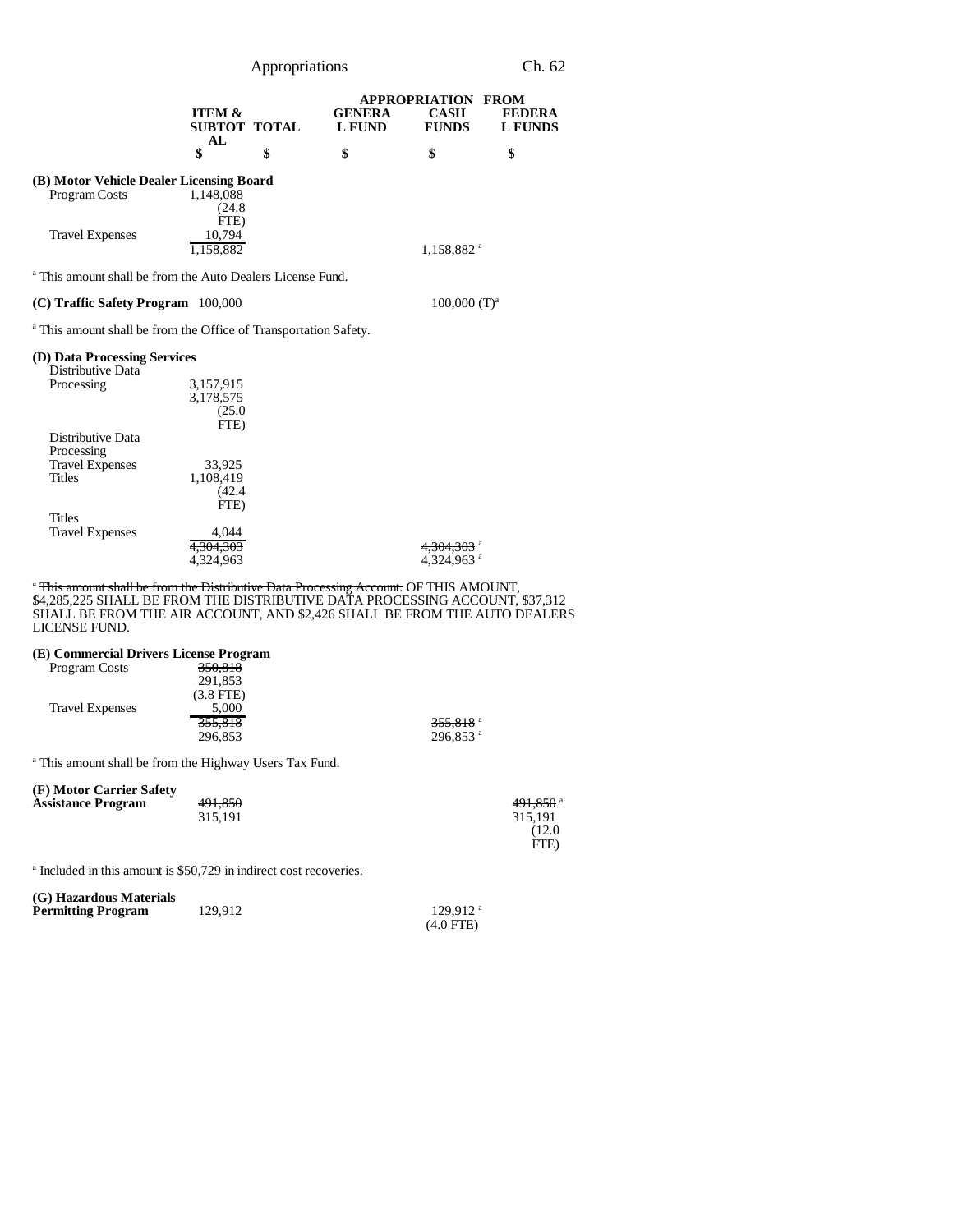## Ch. 62 Appropriations

|                                                                                                                                                                                                                                                                                                                                       | <b>ITEM &amp;</b><br>SUBTOT TOTAL |                                     | <b>GENERA</b><br>L FUND | <b>APPROPRIATION FROM</b><br><b>CASH</b><br><b>FUNDS</b>      | <b>FEDERA</b><br><b>L</b> FUNDS              |
|---------------------------------------------------------------------------------------------------------------------------------------------------------------------------------------------------------------------------------------------------------------------------------------------------------------------------------------|-----------------------------------|-------------------------------------|-------------------------|---------------------------------------------------------------|----------------------------------------------|
|                                                                                                                                                                                                                                                                                                                                       | AL<br>\$                          | \$                                  | \$                      | \$                                                            | \$                                           |
| <sup>a</sup> This amount shall be from the Hazardous Materials Safety Fund.                                                                                                                                                                                                                                                           |                                   |                                     |                         |                                                               |                                              |
| (H) Mineral<br><b>Audit Program</b>                                                                                                                                                                                                                                                                                                   | 817,322<br>(10.0)<br>FTE)         |                                     |                         |                                                               | 43,322 (T) <sup>a</sup> 774,000 <sup>b</sup> |
| <sup>a</sup> Of this amount, \$41,314 shall be from the State Land Board Administrative Fund, and \$2,008 shall be<br>from the Oil and Gas Conservation Fund.<br><sup>b</sup> Included in this amount is \$95,358 in indirect cost recoveries.                                                                                        |                                   |                                     |                         |                                                               |                                              |
| (I) County Audits                                                                                                                                                                                                                                                                                                                     | 182,829                           |                                     |                         | 182,829 <sup>a</sup><br>$(2.0$ FTE)                           |                                              |
| <sup>a</sup> This amount shall be from participating counties of which \$38,241 shall be for indirect cost<br>recoveries.                                                                                                                                                                                                             |                                   |                                     |                         |                                                               |                                              |
| (J) Indirect Cost<br><b>Assessment</b>                                                                                                                                                                                                                                                                                                | 441,843                           |                                     |                         | 441.843 <sup>a</sup>                                          |                                              |
| <sup>a</sup> Of this amount, \$244,500 shall be from the Distributive Data Processing Account, \$88,877 shall be<br>from the Auto Dealers License Fund, and \$108,466 shall be from the AIR Account.                                                                                                                                  |                                   |                                     |                         |                                                               |                                              |
| (K) Reinvestment<br>Reserve <sup>93</sup>                                                                                                                                                                                                                                                                                             | 500,000<br>150,000                |                                     | 50,000                  | <del>500,000 (T)</del> <sup>a</sup><br>$100,000$ <sup>a</sup> |                                              |
| <sup>a</sup> This amount shall be from savings identified within the Department. OF THIS AMOUNT, \$50,000<br>SHALL BE FROM THE HIGHWAY USERS TAX FUND, AND \$50,000 SHALL BE FROM<br>VARIOUS SOURCES OF CASH FUNDS.                                                                                                                   |                                   |                                     |                         |                                                               |                                              |
|                                                                                                                                                                                                                                                                                                                                       |                                   | <del>9,745,188</del><br>9,180,224   |                         |                                                               |                                              |
| (6) TAXATION AND COMPLIANCE DIVISION <sup>92</sup><br>Program Costs                                                                                                                                                                                                                                                                   | 10,045,34<br>9.                   |                                     | <del>9,342,023</del>    | 703,326 a                                                     |                                              |
|                                                                                                                                                                                                                                                                                                                                       | 10,043,84<br>9                    |                                     | 9,390,241               | 653,608 <sup>a</sup>                                          |                                              |
| <b>Travel Expenses</b>                                                                                                                                                                                                                                                                                                                | (213.4)<br>FTE)<br>177,716        | <del>10.223.065</del><br>10,221,565 | 162,336                 | 15,380 <sup>a</sup>                                           |                                              |
| <sup>a</sup> Of these amounts, \$467,668 \$467,565 shall be from the Highway Users Tax Fund, \$117,439 shall be<br>from the Tourism Promotion Fund, \$95,358(T) \$70,088(T) shall be from Mineral Audit Program<br>indirect cost recoveries, and $$38,241$ (T) $$13,896$ (T) shall be from County Audits indirect cost<br>recoveries. |                                   |                                     |                         |                                                               |                                              |
| (7) TAXPAYER SERVICE DIVISION <sup>92</sup><br>Program Costs                                                                                                                                                                                                                                                                          | 3,382,271<br>(90.6)               |                                     | 2,692,086               | 690,185 $^{a}$                                                |                                              |
| <b>Travel Expenses</b>                                                                                                                                                                                                                                                                                                                | FTE)<br>19,436                    | 3,401,707                           | 15,193                  | 4,243 $a$                                                     |                                              |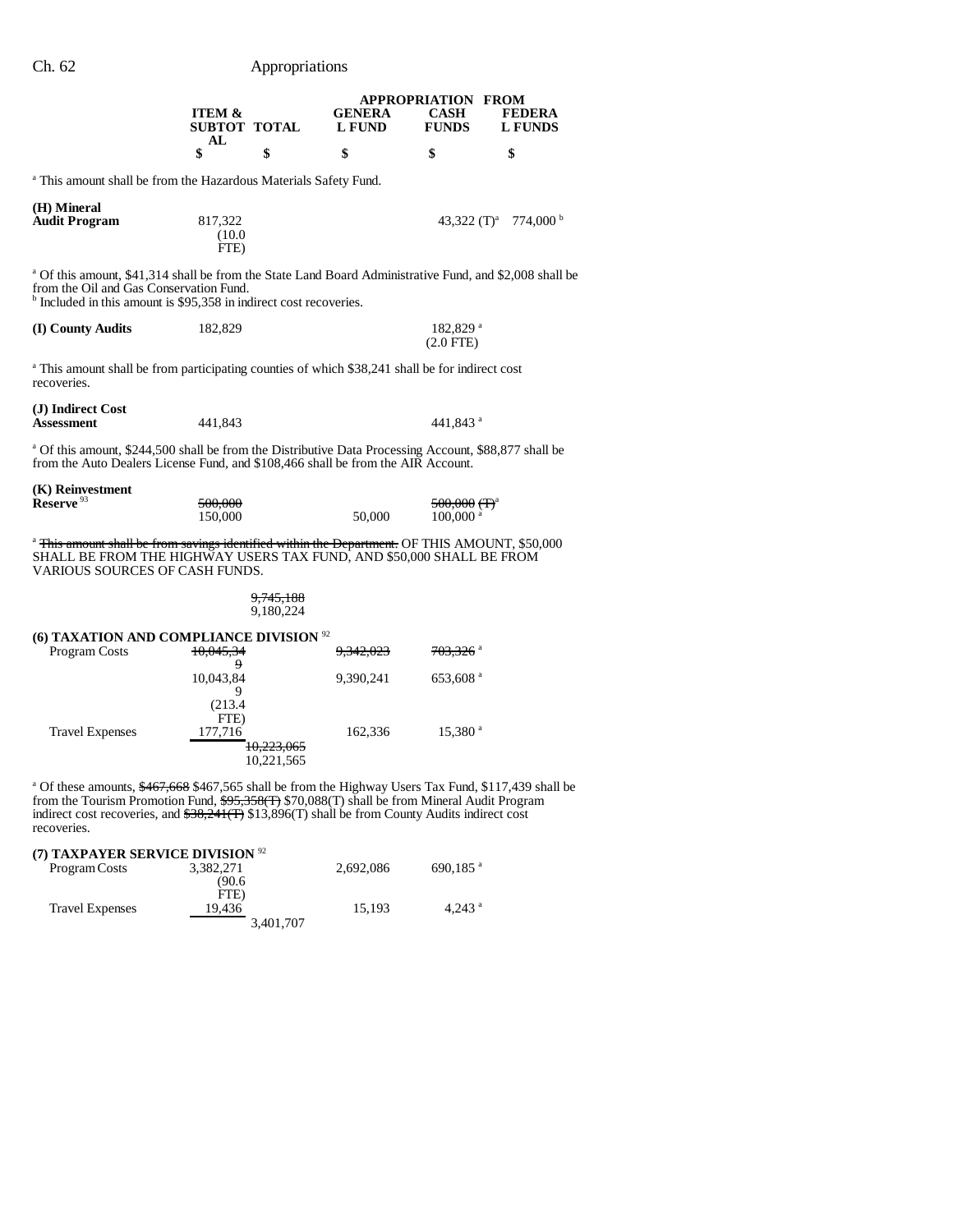|                                          | <b>APPROPRIATION FROM</b> |                             |                          |  |
|------------------------------------------|---------------------------|-----------------------------|--------------------------|--|
| <b>ITEM &amp;</b><br>SUBTOT TOTAL<br>AL. | <b>GENERA</b><br>L FUND   | <b>CASH</b><br><b>FUNDS</b> | <b>FEDERA</b><br>L FUNDS |  |
|                                          |                           |                             | S                        |  |

<sup>a</sup> Of these amounts, \$397,285 shall be from the Highway Users Tax Fund, \$218,963 shall be from the Trade Name Registration Fund, \$27,254(T) shall be from the Debt Collection Fund, \$32,132 shall be from the Tourism Promotion Fund, and \$18,794 shall be from the Aviation Fund.

#### **(8) LIQUOR ENFORCEMENT DIVISION** <sup>92</sup>

| Personal Services and     |                    |                      |             |                       |
|---------------------------|--------------------|----------------------|-------------|-----------------------|
| <b>Operating Expenses</b> | <del>983,315</del> |                      | 403,267     | 580,048 <sup>a</sup>  |
|                           | 983,089            |                      | 403,041     |                       |
|                           |                    |                      | $(9.5$ FTE) | $(11.0$ FTE)          |
| <b>Travel Expenses</b>    | 22.248             |                      | 8.575       | $13,673$ <sup>a</sup> |
| <b>Indirect Cost</b>      |                    |                      |             |                       |
| Assessment                | 39,903             |                      |             | 39.903 $a$            |
|                           |                    | <del>1,045,466</del> |             |                       |
|                           |                    | 1.045.240            |             |                       |

<sup>a</sup> These amounts shall be from the Liquor Enforcement Cash Fund.

#### **(9) STATE LOTTERY DIVISION** <sup>92</sup>

| Fixed Costs <sup>2</sup>     | 6,761,184 |                       |                         |
|------------------------------|-----------|-----------------------|-------------------------|
|                              | (112.5    |                       |                         |
|                              | FTE)      |                       |                         |
| <b>Travel Expenses</b>       | 115,169   |                       |                         |
| <b>Leased Space</b>          | 350,911   |                       |                         |
| <b>Grand Junction Office</b> |           |                       |                         |
| <b>Building Leased Space</b> | 6.476     |                       |                         |
| <b>Indirect Cost</b>         |           |                       |                         |
| Assessment                   | 126,968   |                       |                         |
| Marketing and                |           |                       |                         |
| Communications               | 8,647,032 |                       |                         |
| <b>Ticket Costs</b>          | 1,304,435 |                       |                         |
|                              | 2,004,017 |                       |                         |
|                              |           | <del>17,312,175</del> | 17,312,175 <sup>a</sup> |
|                              |           | 18.011.757            | 18,011,757 <sup>a</sup> |
|                              |           |                       |                         |

<sup>a</sup> This amount shall be from the State Lottery Fund.

## **(10) DIVISION OF RACING EVENTS** <sup>92</sup>

| PERSONAL SERVICES        | 334,356     |           |           |                       |
|--------------------------|-------------|-----------|-----------|-----------------------|
|                          | $(8.0$ FTE) |           |           |                       |
| OPERATING                | 139,859     |           |           |                       |
| <b>EXPENSES</b>          |             |           |           |                       |
| <b>TRAVEL EXPENSES</b>   | 4,950       |           |           |                       |
| LABORATORY               | 360.631     |           |           |                       |
| <b>SERVICES</b>          |             |           |           |                       |
| COMMISSION               |             |           |           |                       |
| <b>MEETING</b>           |             |           |           |                       |
| COSTS                    | 5.079       |           |           |                       |
| <b>COMMISSION</b>        | 5.000       |           |           |                       |
| <b>TRAVEL</b>            |             |           |           |                       |
| <b>RACETRACK</b>         |             |           |           |                       |
| <b>APPLICATIONS</b>      | 25,000      |           |           |                       |
| <b>HORSE RACING DAYS</b> | 314,417     |           |           |                       |
| <b>GREYHOUND RACE</b>    |             |           |           |                       |
| PROGRAMS                 | 1,050,913   |           |           |                       |
| SIMULCASTING             | 245.818     |           |           |                       |
|                          |             | 2.486,023 | 2.461,023 | $25,000$ <sup>a</sup> |